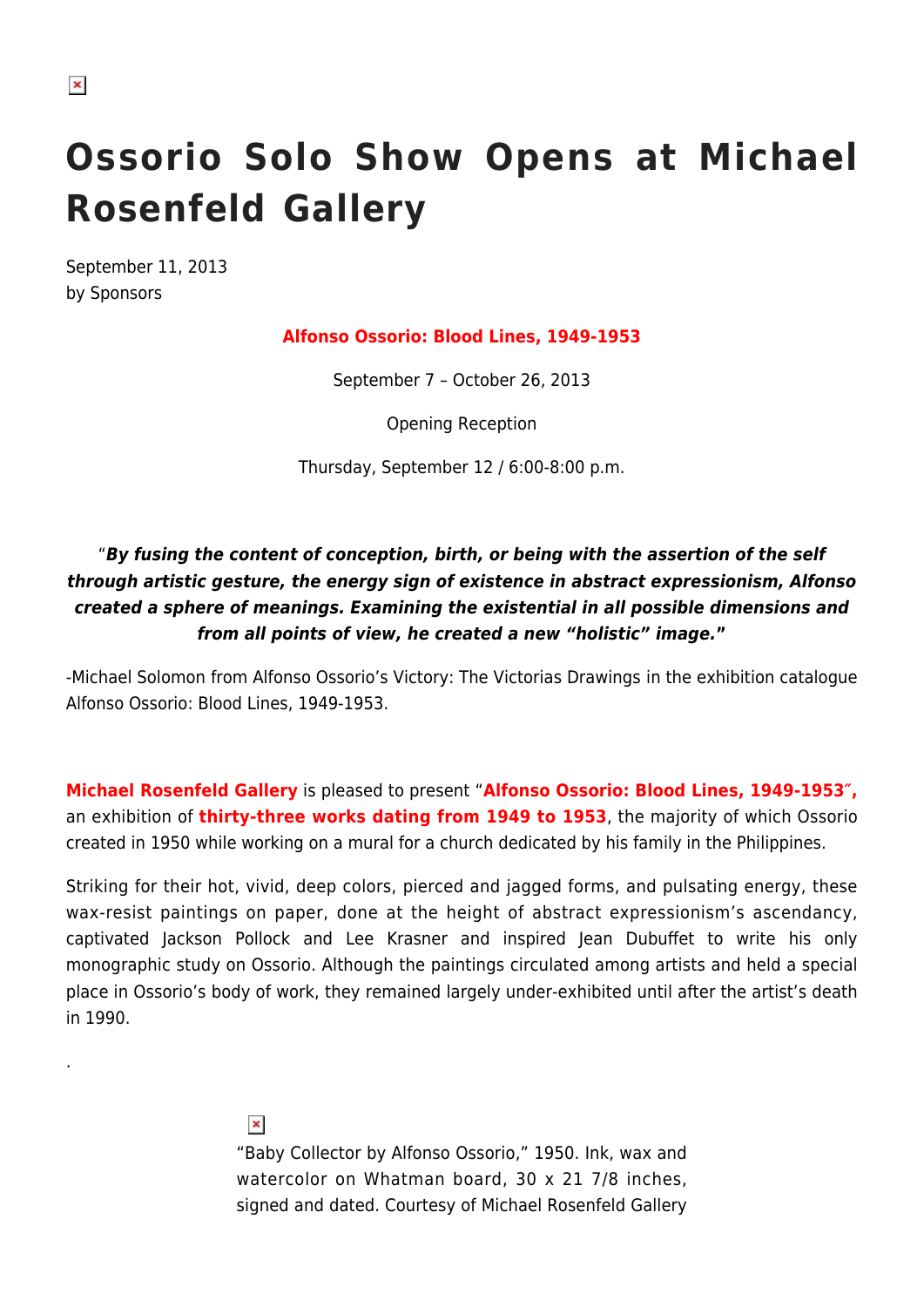.

.

.

.

**"Alfonso Ossorio: Blood Lines, 1949-1953"** is the tenth exhibition that Michael Rosenfeld Gallery has dedicated to Ossorio's work over the past 25 years. The gallery has worked extensively with the artist's family in order to mount a comprehensive exhibition of the "**Victorias Drawings**" and related work.

The exhibition is accompanied by a color catalogue containing essays by Michael Solomon and Kent Minturn, as well as a never-before-published translation of the original appendix for Peintures initiatiques d'Alfonso Ossorio (The Initiatory Paintings of Alfonso Ossorio), Dubuffet's 1951 monograph.

**"Alfonso Ossorio: Blood Lines, 1949-1953"** coincides with "**Angels, Demons, and Savages: Pollock, Ossorio, Dubuffet"** currently on view at the [Parrish Art Museum](http://parrishart.org/) in Water Mill, NY. The exhibition was co-organized by [The Phillips Collection \(](http://www.phillipscollection.org/index.aspx)Washington, DC) and the Parrish Art Museum. [Michael Rosenfeld Gallery](http://www.michaelrosenfeldart.com/) is proud to be a lender of some of the works in the exhibition.

A close friend and supporter of abstract expressionist artists, **Alfonso Ossorio** was born in Manila in the Philippines and was educated in Catholic boarding schools before coming to the United States in 1930. In 1933, he became a U.S. citizen and a year later, matriculated at Harvard University. He received his BA in 1938, after successful completion of a senior thesis titled Spiritual Influences on the Visual Image of Christ.

> $\pmb{\times}$ "Blood Lines by Alfonso Ossorio, 1953-43. Oil on canvas, 77 x 51 1/4 inches, signed. Courtesy of Michael Rosenfeld Gallery LLC, New York, NY.

In the late 1940s, Ossorio began to explore abstraction, forming vital friendships with Jackson Pollock and Jean Dubuffet, who showed Ossorio the value of reaching inward for inspiration rather than starting with an object or a world external to himself. Ossorio's growing interest in abstraction coincided with his reading Nandor Fodor's The Search for the Beloved—A Clinical Investigation of the Trauma of Birth and Pre-Natal Conditioning, which saw human gestation and birth as traumatic, violent processes.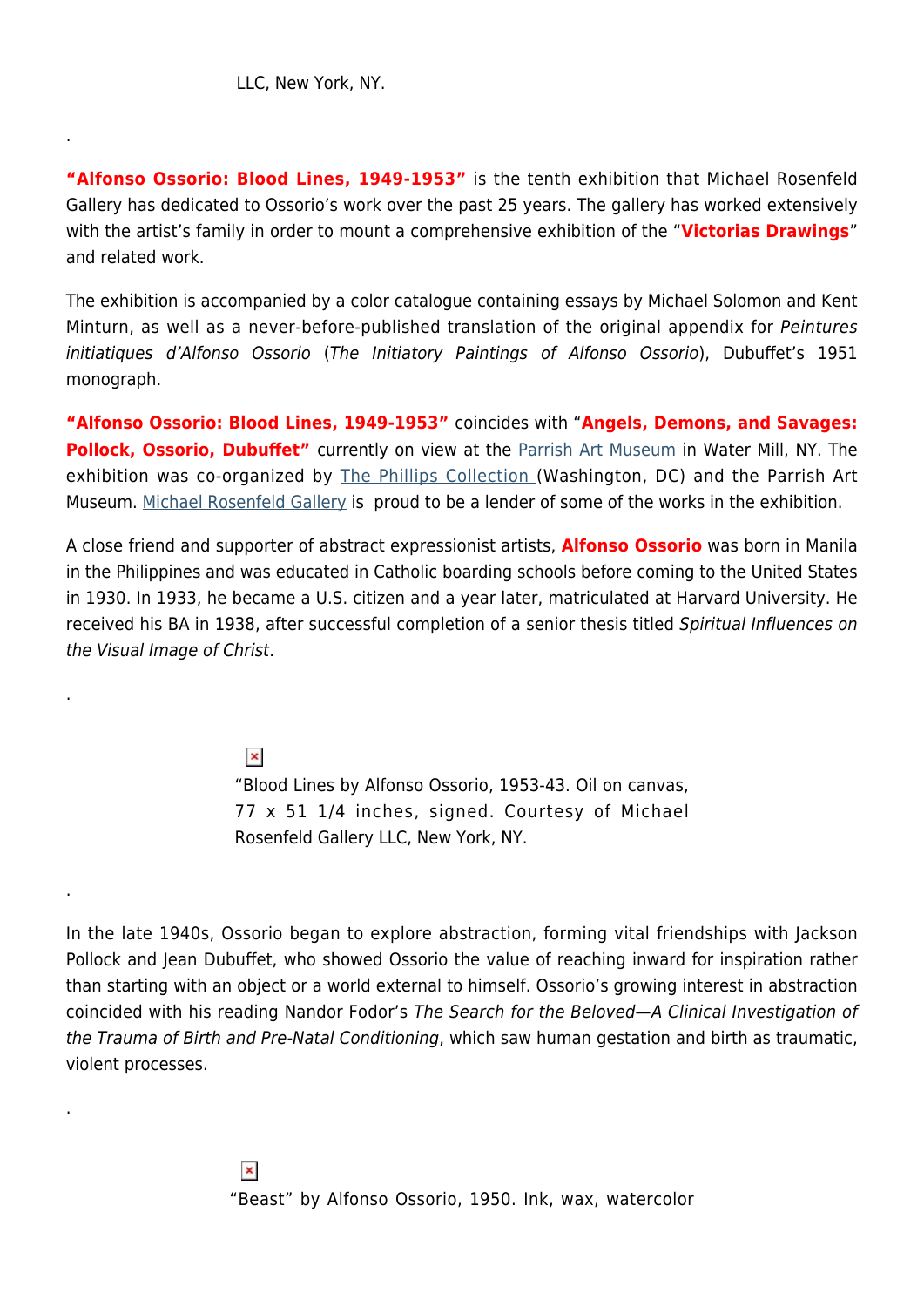and gouache on three pieces of shaped paper mounted on paperboard, 30 1/2 x 22 1/4 inches. Courtesy of Michael Rosenfeld Gallery LLC, New York, NY.

In 1950, Ossorio traveled to Victorias, Negros, to work on a mural for the Church of Saint Joseph the Worker, which his family had built. The trip signaled his first time in the Philippines since he was ten years old. The return "home" opened old wounds from Ossorio's youth, including conflict about his sexuality and the effects of his devoutly Catholic upbringing.

While in Victorias, as a way to address these feelings and as a form of liberation from the stylistic restrictions of the mural project, he produced a stunning set of paintings collectively known as the Victorias Drawings, all centered on themes of childhood, birth, sexuality, mythology, and religion. The majority of the works on view in "Alfonso Ossorio: Blood Lines, 1949-1953" were made by the artist while in Victorias.

## $\pmb{\times}$

.

.

.

.

"Generations II" by Alfonso Ossorio, 1951. Oil and enamel on canvas mounted to four shaped wood boards joined with eight painted metal supports,  $87 \times 61$  3/4  $\times$  1 5/8 inches. Courtesy of Michael Rosenfeld Gallery LLC, New York, NY.

Ossorio used a wax-resist technique that he developed after seeing it used in the work of Romanian surrealist Victor Brauner. After applying a light color wash to the paper, Ossorio would draw forms with wax, and then paint in watercolor, which would saturate all areas of the paper except those with wax-drawn shapes. He sent some of the works to Dubuffet, whom he had met and befriended a year earlier, having already been an admirer and collector of the latter's works.

Dubuffet saw the Victorias paintings within the framework of his own notions of art brut—a spontaneous and idiosyncratic approach to art making that stands as a corrective to the mimicry of the formally-trained cultural avant-garde. Dubuffet was deeply enthusiastic and encouraging, and in 1951, Ossorio went to Paris and spent most of that year with him and his wife.

When he returned, Ossorio purchased the East Hampton estate known as the Creeks, which he cultivated into "the Eighth Wonder of the Horticultural World." He also agreed to house the Dubuffet's entire collection of the Compagnie de l'Art Brut at the Creeks, where it stayed until 1962.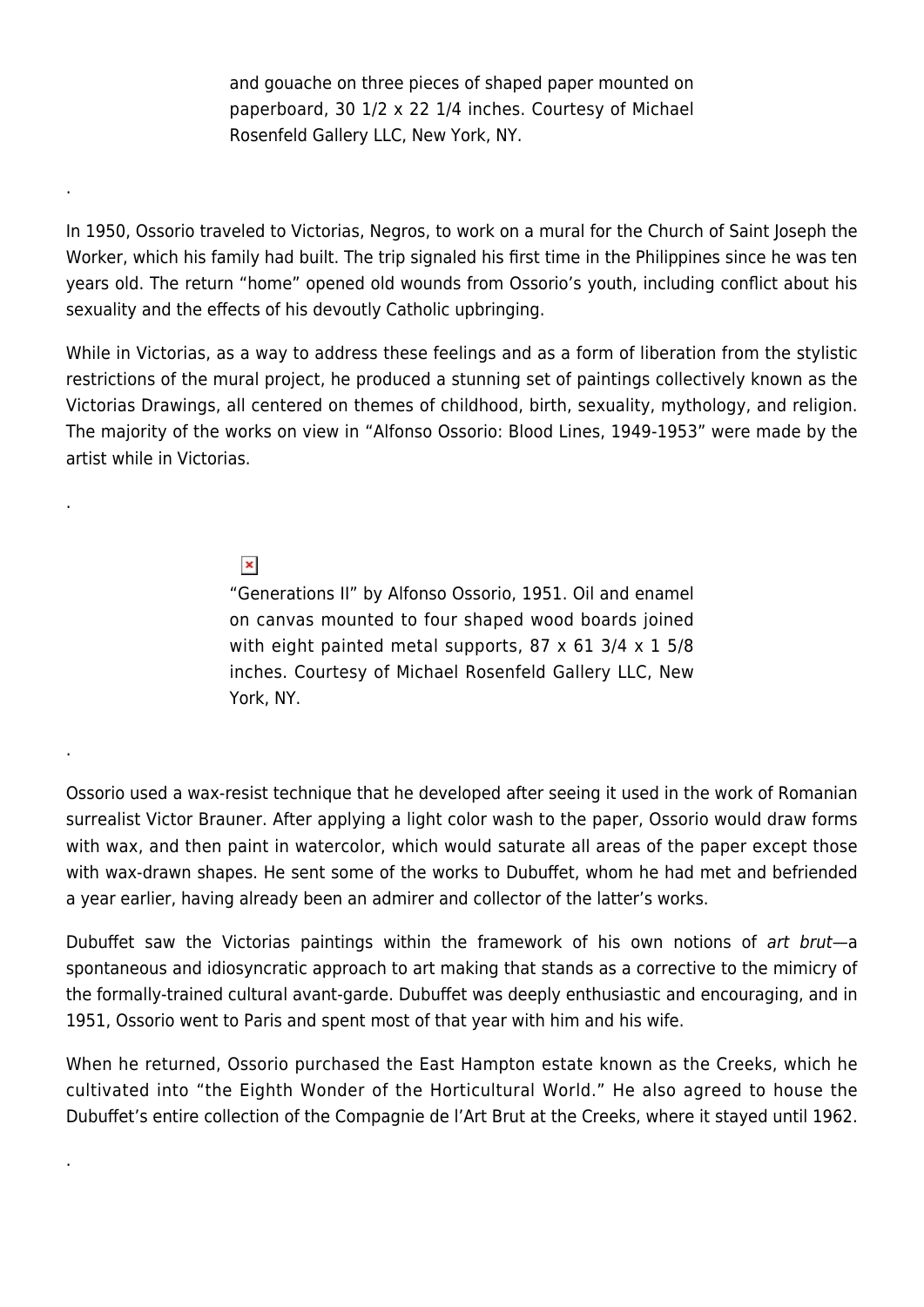"The Lost Hand" by Alfonso Ossorio, 1950. Ink, wax and watercolor on torn and shaped Tiffany stationary paper, 11 x 8 3/4 inches, signed. Courtesy of Michael Rosenfeld Gallery LLC, New York, NY.

The relationship between Ossorio and Dubuffet proved vital for both artists, and so enthralled with Ossorio's Victorias works was Dubuffet that he developed a new form of art historical writing to be able to describe them faithfully.

As Minturn explains in his essay accompanying the exhibition catalogue, "When composing the book [on Ossorio], Dubuffet had many of the works he was writing about right in front of him, some of which had been executed just hours before. . . Dubuffet makes it clear that his study is not art history written from afar (in time or space), rather, it is art writing "on the spot," and as such, much closer to journalistic reportage.

He quickly transcribes Ossorio's painterly performance . . . as if it were unfolding before our eyes. . .

. Dubuffet successfully merge[d] studio practice with art writing, reminding us that, just as viewing a work of art should always be an act of re-creation experienced in the present tense, so too the act of writing about a work of art should be a literary re-enactment and re-performance of the visual work."

 $\pmb{\times}$ 

 $\pmb{\times}$ 

.

.

.

"Untitled [MR399]" by Alfonso Ossorio, c. 1951. Oil and enamel on canvas, 39 3/8 x 32 inches. Courtesy of Michael Rosenfeld Gallery LLC, New York, NY.

**"Alfonso Ossorio: Blood Lines, 1949-1953″** is accompanied by a color catalogue featuring essays by Michael Solomon and Kent Minturn with a never-before-published translation of the original appendix for Peintures initiatiques d'Alfonso Ossorio (The Initiatory Paintings of Alfonso Ossorio), Dubuffet's 1951 monograph.

**Kent Minturn, PhD** teaches art history at Columbia University, where he is currently Director of the MA Program of Modern Art: Critical and Curatorial Studies (MODA). He specializes in twentieth century European and American art, film and photography. At present, he is completing a booklength study of Jean Dubuffet and Postwar French Literature. Minturn was recently awarded the 2013-14 Morgan-Menil Fellowship by The Morgan Drawing Institute and Menil Collection Drawing Institute.

Artist, writer and curator **Michael Solomon** has spent a lifetime in the art world. Son of Abstract